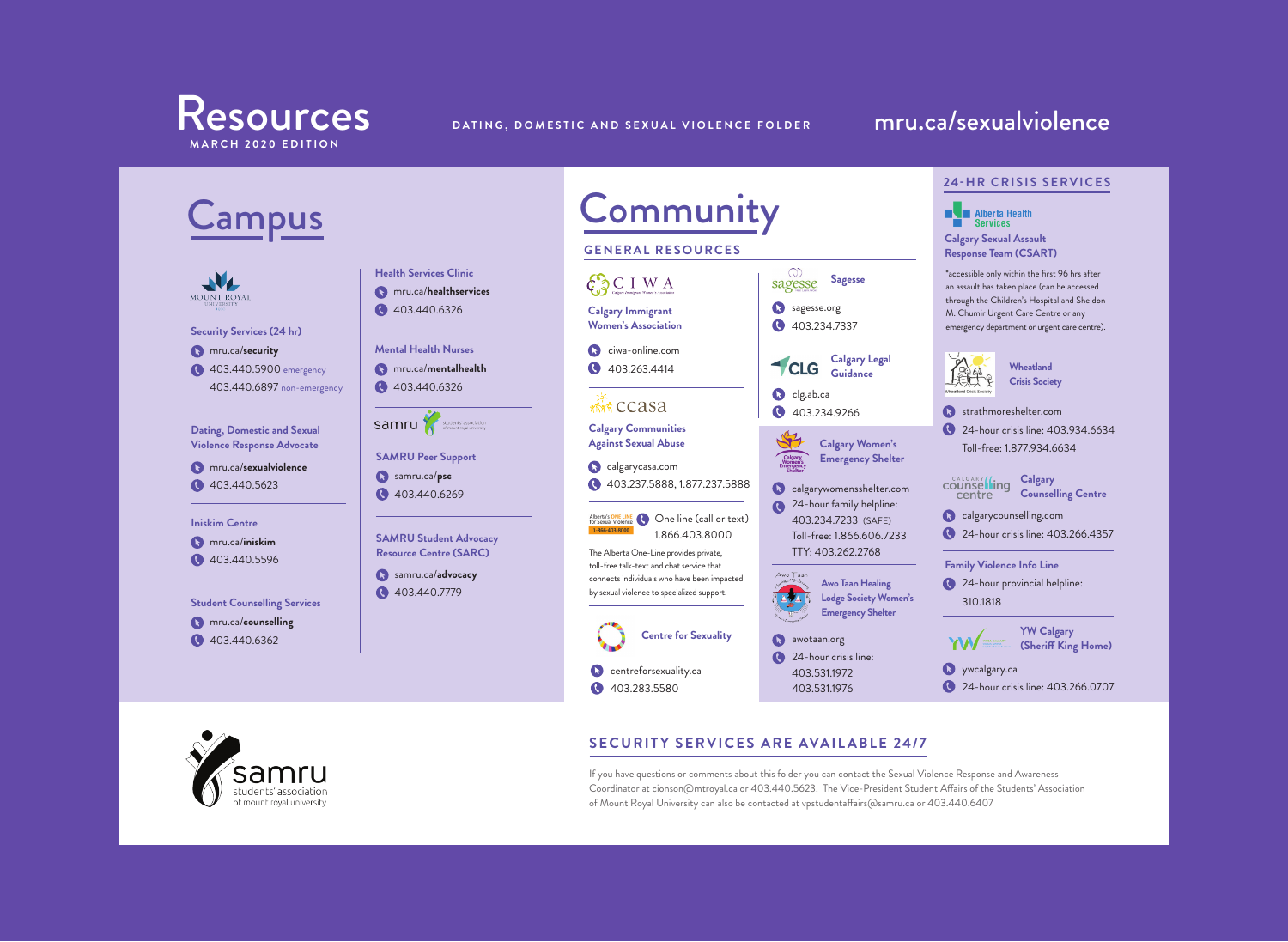## Responding to a disclosure of Dating,<br>
Responding to a disclosure of Dating,<br>
Responding to a disclosure of Dating, Domestic and Sexual Violence

- Listen without judgement
- ◆ Be comfortable with silence
- Allow them to disclose at their own pace

### *"Take your time" "Thank you for telling me"*

### **1** 2  $\overline{a}$  3  $\overline{a}$  4

### Listen Believe & Validate Restore Choice & Power Be Aware

- Often times people fear they won't be believed or their experience will be minimized or seen as "not that bad"
- ◆ Take the disclosure seriously
- Reassure the student that you believe them, you are there to listen and support them
- Reassure the student that it was not their fault

*"I believe you" "This was not your fault" "It is okay to feel \_\_\_"*

### **SIGNS OF A**  Healthy Relationship

- You trust each other
- You both have equal power
- ◆ You have the space to make your own decisions
- You make decisions that concern the relationship together
- You both communicate openly and truthfully
- You feel comfortable to express your inner
- feelings, thoughts and wishes Your arguments are productive and fair
- 
- ◆ You share responsibilities and tasks
- ◆ You support each other
- ◆ You can disagree
- You have fun together

has been victimized by dating, domestic or sexual violence, you are not alone. **Help is available.** 

### **WARNING SIGNS OF AN**  Unhealthy Relationship

- Your partner does not hear and accept 'No' You feel pressured, intimidated, or coerced into
- making decisions you otherwise would not
- Your partner can be extremely jealous, insecure or has an explosive temper
- You are constantly being judged, criticized or put down
- ◆ You feel pressured to have sex or engage in sexual activities you don't want to do
- ◆ Your partner monitors what you do or keeps you from going out
- ◆ Your phone and email is being checked without your permission

If you or someone you know<br>Royal University who have been victimized by dating, domestic, and sexual violence. An advocate can help you with:

violence recently or historically. **ACCESSING AN ADVOCATE:**

Response Advocates are available for students, faculty and staff who have experienced dating, domestic, and/or sexual

Office of Campus Equity and Meaningful Inclusion - C201 Book an appointment at **mtroyal.ca/sexualviolence**

- Immediate support
- $\bullet$  Information about resources on and off campus
- Academic Accommodations
- ◆ Options for reporting to the Police & MRU
- $\bullet$  Initiating a report to MRU and providing support throughout the process **403.440.5623** Sexualviolence@mtroyal.ca
- **Safety plans**

time with family or friends

behaviour and denies any wrongdoing or personal responsibility

### *"I will support whatever decision that you decide to make"*  Consider what your own biases are

*"You can tell me as little or as much as you'd like"* Don't pressure someone into reporting or going to counselling

## Abusive Behaviours

### **PHYSICAL ABUSE**

traumatizing experience

- Pushed, shoved, kicked, slapped, bitten, strangled, hit, punched
- Denied help when ill, injured or pregnant
- ◆ Locked out or denied access into the home
- ◆ Use of weapons or objects against the individual
- Abandoned in a dangerous situation
- Not being allowed to leave a situation through physical force

#### **EMOTIONAL & PSYCHOLOGICAL ABUSE**

- Threats of harm to individual, family or pets
- Belief systems, race, heritage, class, sexual orientation or religion is ridiculed
- Manipulated with lies and contradictions
- $\bullet$  Stalking

#### **SEXUAL ABUSE**

- ◆ Forced to have sex or watch sexual acts
- ◆ Forced to have sex as a condition of the relationship
- Forced to perform sexual acts or have sexual acts performed on them

#### **ECONOMIC ABUSE**

- ◆ Denied access to bank accounts, credit cards or vehicle
- ◆ Prevented from getting or keeping a job or from going to school
- **Limits access to health, prescription** or dental insurance
- One partner controls all the finances

◆ Be aware of your own feelings and triggers Only make promises you can keep and take on what you can handle ◆ Don't probe for details

◆ Don't judge someone on their behaviours or choices they made before, during or after a

*"You get to choose what to do next" "I will help you find support"* 

to be supported

is best for them

Allow them to have control over all decisions related to their recovery experience, including how they want

◆ Respect their decisions in what they want to do next Provide them with options and resources available Trust their expertise in their life and deciding what

Your partner makes excuses for their

You are discouraged from spending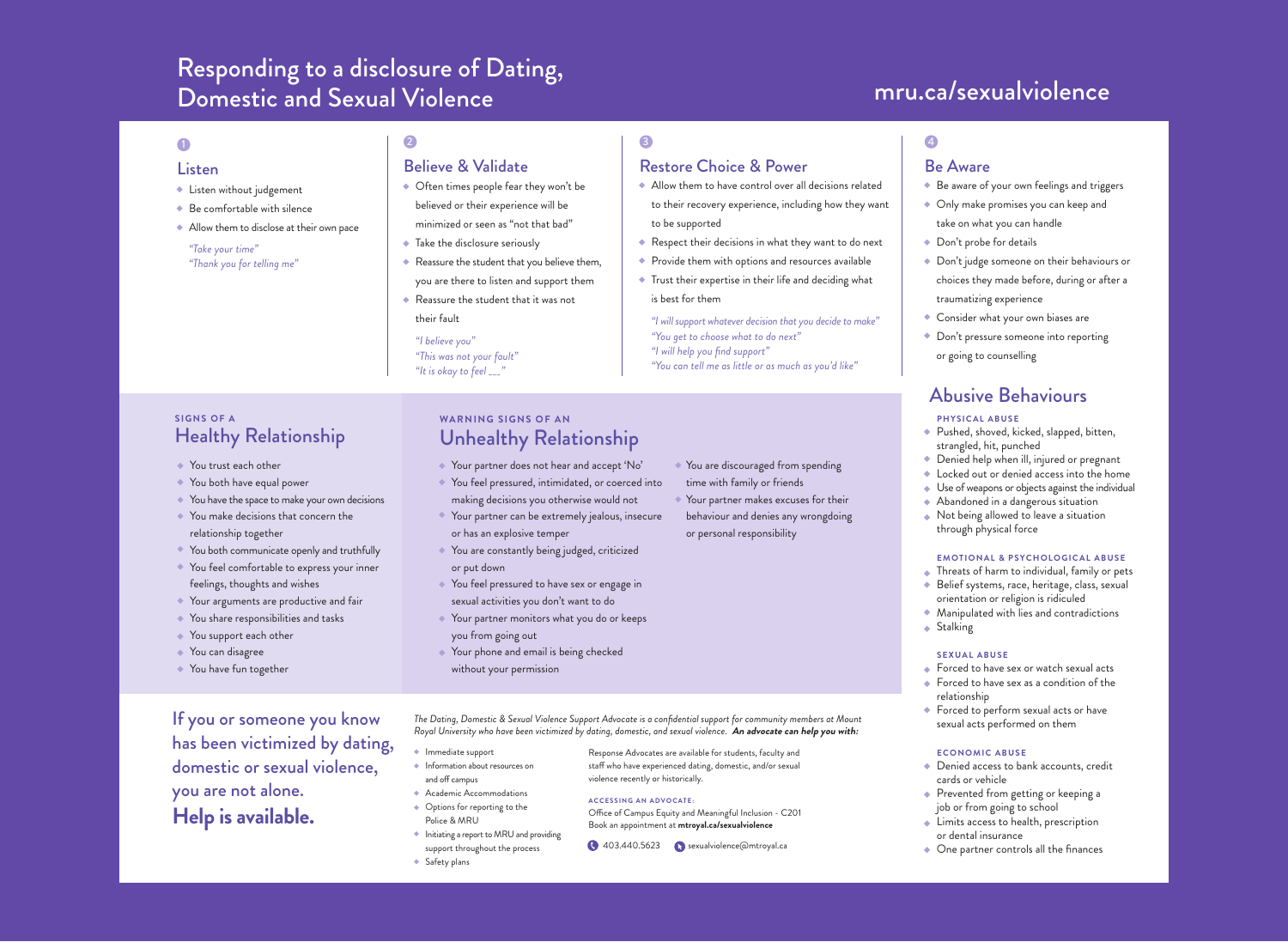# Consent **KEY COMPONENTS OF**

- **Consent is the active and affirmative agreement to engage** in physical contact or sexual activity.
- Consent is ongoing and can always be withdrawn (e.g. kissing  $\bullet$ does not necessarily lead to oral sex).
- ◆ Consent is always necessary and never assumed, even in relationships: no one is ever 'owed' sex.
- $\bullet$  It is the responsibility of the person pursuing a sexual activity to ensure that there is unambiguous consent.
- **In some situations consent cannot be truly given or shared** too drunk, asleep, duress, not the age of legal consent, etc.
- No consent means STOP, not try and convince. If someone does not stop, they are sexually assaulting.
- The absence of a no does not mean a yes. ٠
- Impaired judgement of the person pursuing sexual activity is not an excuse for sexual violence.

# Interventions **BYSTANDER**

- If you see someone being harassed there are many effective ways that you can respond, depending on the situation.
- **Distract:** Create a distraction. Walk over and change the ٠ conversation or redirect the focus. Give the person being bothered time to get away.
- **Direct:** Directly confront the situation if you feel safe. ٠ Help the person leave or ask the harasser to stop.
- **Delegate:** Find someone in charge of the space (bartender,  $\ddot{\bullet}$ bouncer, supervisor, etc.) to help with the situation.
- **Delay:** If none of these work, or it doesn't feel safe to step ٠ in, wait it out. Check in with the person later to offer support.
- For enhanced skills on how to respond to a disclosure of sexual violence or how to be an effective bystander please register or request a training at **mru.ca/cemi.**